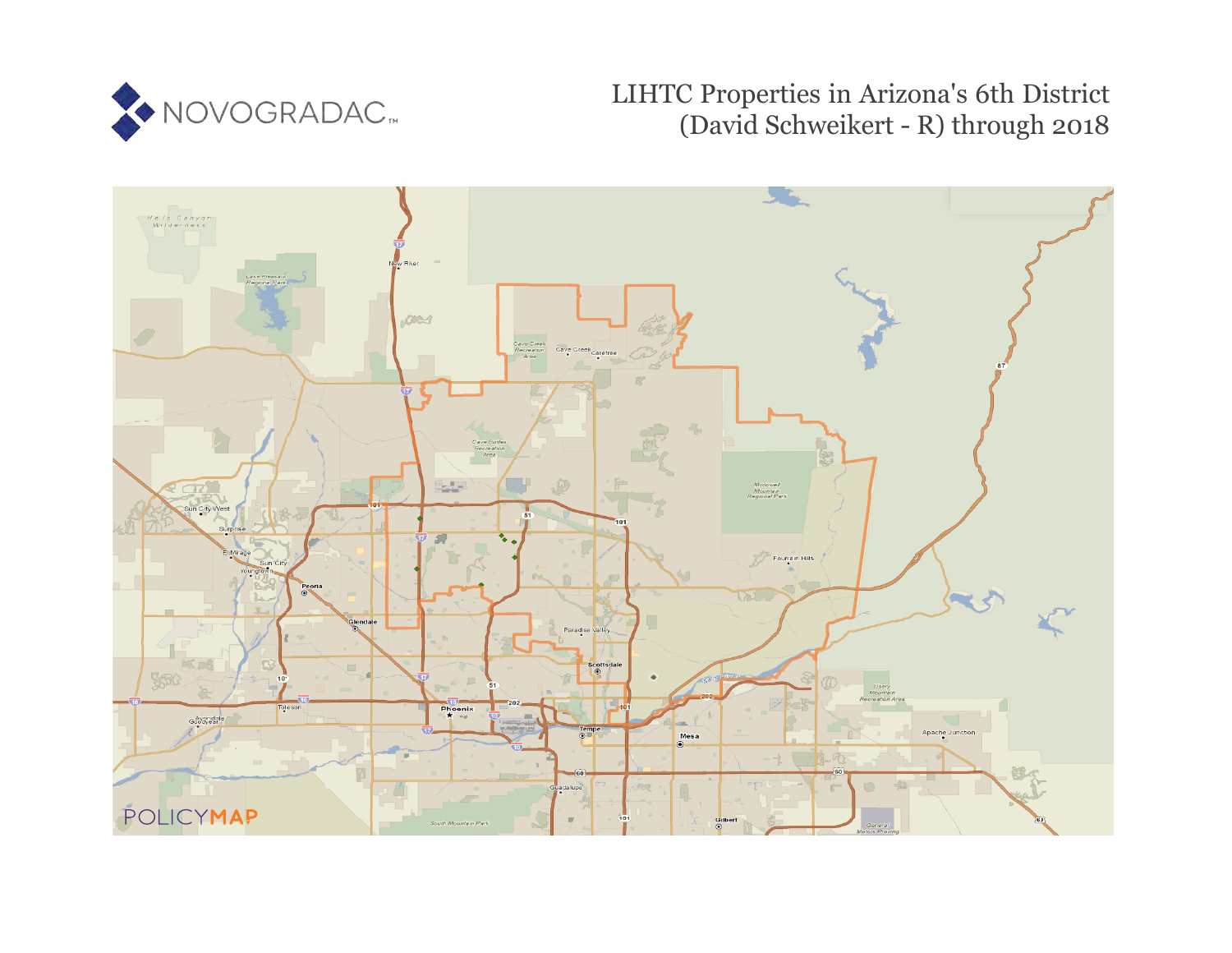## LIHTC Properties in Arizona's 6th District Through 2018

| <b>Project Name</b>                                                                   | <b>Address</b>                               | City           | <b>State</b>           | <b>Zip Code</b> | Nonprofit<br><b>Sponsor</b> | <b>Allocation</b><br>Year | <b>Annual</b><br><b>Allocated</b><br><b>Amount</b> | <b>Year Placed</b><br>in Service | <b>Construction Type</b>               | <b>Total</b><br><b>Units</b> | Low<br><b>Income</b><br><b>Units</b> | <b>Rent or</b><br><b>Income</b><br><b>Ceiling</b> | <b>Credit</b><br>Percentage                 | Tax-<br><b>Exempt</b><br><b>Bond</b> | <b>HUD Multi-</b><br><b>Family</b><br><b>Financing/Rental</b><br><b>Assistance</b> |
|---------------------------------------------------------------------------------------|----------------------------------------------|----------------|------------------------|-----------------|-----------------------------|---------------------------|----------------------------------------------------|----------------------------------|----------------------------------------|------------------------------|--------------------------------------|---------------------------------------------------|---------------------------------------------|--------------------------------------|------------------------------------------------------------------------------------|
| VILLAGE SQUARE APTS 14014 N 32ND ST PHOENIX                                           |                                              |                | AZ                     | 85032           | No                          | 2004                      | \$0                                                | 2005                             | Acquisition and Rehab 116              |                              | 101                                  |                                                   | 30 % present $_{Yes}$<br>value              |                                      |                                                                                    |
| <b>GREENWAY COVE</b>                                                                  | 15826 N 32ND<br>ST                           | <b>PHOENIX</b> | AZ                     | 85032           | No                          | 2004                      | \$700,000                                          | 2006                             | Both New Construction 191<br>and $A/R$ |                              | 172                                  |                                                   | <b>Both 30%</b><br>and 70%<br>present value | No                                   |                                                                                    |
| <b>PARADISE SHADOWS</b>                                                               | 16035 N 27TH ST PHOENIX                      |                | $\mathbf{A}\mathbf{Z}$ | 85032           | No                          | 2013                      | \$202,839                                          | 2014                             | Acquisition and Rehab 67               |                              | 66                                   |                                                   | <b>Both 30%</b><br>and 70%<br>present value | Yes                                  | Yes                                                                                |
| <b>PARSONS VILLAGE</b><br>(FKA NORTH<br><b>MOUNTAIN VILLAGE</b><br><b>APARTMENTS)</b> | 10825 N. CAVE<br><b>CREEK ROAD</b>           | <b>PHOENIX</b> | AZ                     | 85020-1429      | Yes                         | 2014                      | \$947,307                                          | 2016                             | New Construction                       | 48                           | 48                                   | 60% AMGI                                          | 70 % present $\,$ No $\,$<br>value          |                                      | No                                                                                 |
| <b>BRIDGEWATER DEER</b><br><b>VALLEY ASSISTED</b><br><b>LIVING</b>                    | 2641 W. UNION<br>HILLS DR.                   | PHOENIX        | $\mathbf{A}\mathbf{Z}$ | 85027-5000      | No                          | 2016                      | \$339,103                                          | 2017                             | Acquisition and Rehab 155              |                              | 131                                  | 60% AMGI                                          | 30 % present<br>value                       |                                      | No                                                                                 |
| BROADWAY TERRACE                                                                      | 12815 NORTH<br>28TH DRIVE                    | <b>PHOENIX</b> | AZ                     | 85029-1318      | No                          | 2016                      | \$470,626                                          | 2018                             | Acquisition and Rehab 101              |                              | 100                                  | 60% AMGI                                          | 30 % present<br>value                       |                                      | Yes                                                                                |
| <b>CANALSIDE HOMES I</b>                                                              | $10177 \to \mathrm{OSBORN}$ SCOTTSDALE<br>RD |                | $\mathbf{A}\mathbf{Z}$ | 85256           |                             | Insufficient<br>Data      | \$0                                                | Insufficient<br>Data             | Not Indicated                          | $30\,$                       | $30\,$                               |                                                   | Not<br>Indicated                            |                                      |                                                                                    |
| PARADISE VILLAGE<br><b>APTS</b>                                                       | 2525 E AIRE<br><b>LIBRE AVE</b>              | PHOENIX        | AZ                     | 85032           | No                          | 1990                      | \$0                                                | 1990                             | Acquisition and Rehab 62               |                              | 62                                   |                                                   | 70 % present $\hbox{~No}$<br>value          |                                      |                                                                                    |
| <b>CANALSIDE HOMES II</b>                                                             | $10177 \to \text{OSBORN}$ SCOTTSDALE RD      |                | $\mathbf{A}\mathbf{Z}$ | 85256           | Yes                         | 2000                      | \$0                                                | 2001                             | New Construction                       | 30                           | $30\,$                               |                                                   | 70 % present $\overline{N}$<br>value        |                                      |                                                                                    |
|                                                                                       |                                              |                |                        |                 |                             |                           |                                                    |                                  |                                        |                              |                                      |                                                   |                                             |                                      |                                                                                    |
| 9 Projects Reported                                                                   |                                              |                |                        |                 |                             |                           | \$2,659,875                                        |                                  |                                        | 800                          | 740                                  |                                                   |                                             |                                      |                                                                                    |
| Location: Arizona's 6th District (Congressional District, 116th)                      |                                              |                |                        |                 |                             |                           |                                                    |                                  |                                        |                              |                                      |                                                   |                                             |                                      |                                                                                    |
| Pointsource: LIHTC                                                                    |                                              |                |                        |                 |                             |                           |                                                    |                                  |                                        |                              |                                      |                                                   |                                             |                                      |                                                                                    |